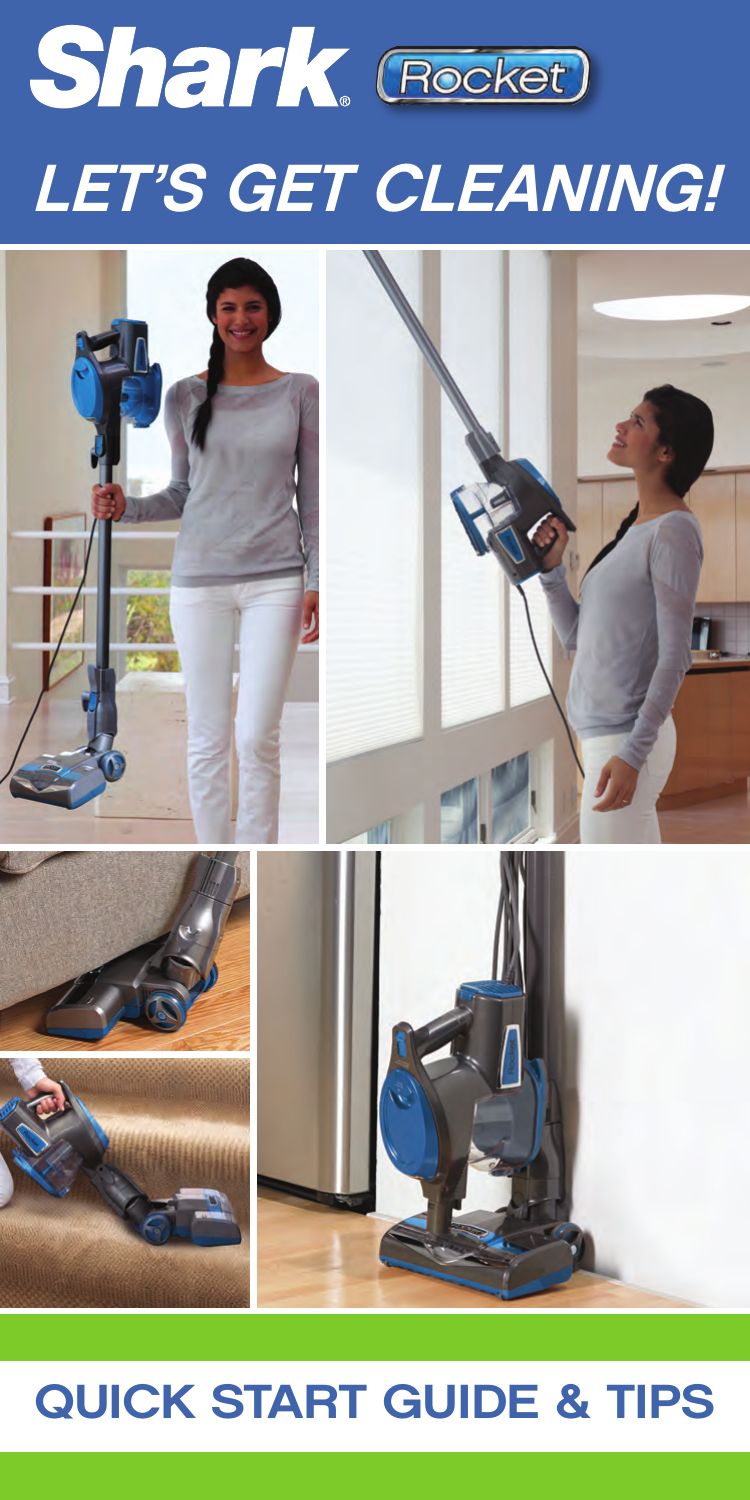



# 1. CLICK $\geq$

# 2. CLICK  $\geq 2$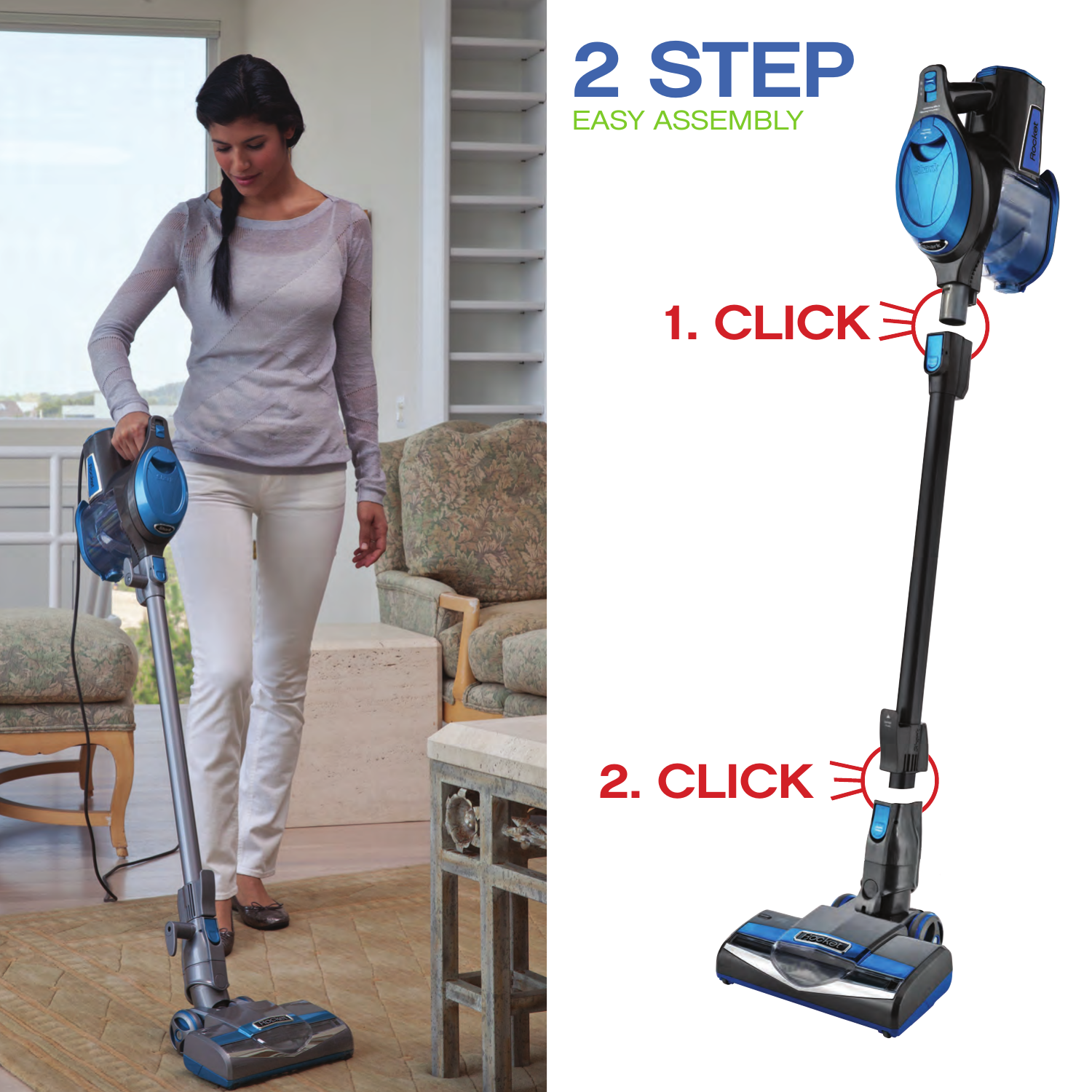



**SETTING I** Ideal for cleaning bare floors and delicate area rugs.





Designed to deep clean carpets by removing embedded dirt.



## STORAGE 2 EASY OPTIONS



Attach the hand vac to the bottom of the extension wand then wrap the cord around the provided cord hooks.\*



Dock and store the unit using the wall mount.

1 STEP EMPYTING No need to remove dust cup!

## FILTER CLEANING

To maintain optimal performance, clean filters regularly. Rinse with water and let dry completely. To remove loose debris between washings, gently tap the filter into a trash receptacle.







\*Rest the vacuum against furniture or lay flat on the floor. Non-scratch rubber housing protects floors from scratching.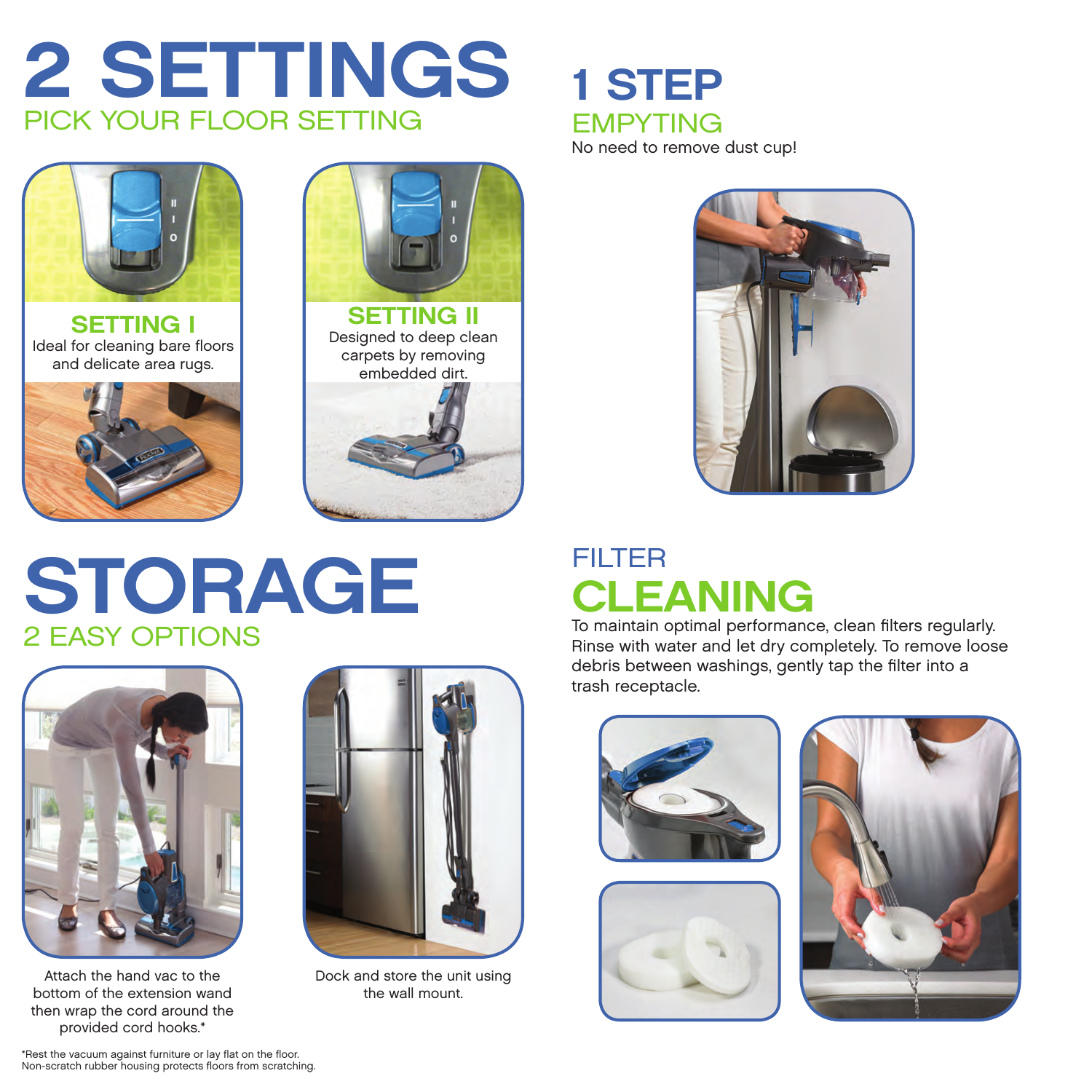## CLEAN EVERYWHERE WITH THESE HELPFUL TOOLS



#### DUSTING BRUSH

Cleans debris and dust on all surfaces.



#### PET/UPHOLSTERY TOOL

Removes pet hair and dust from curtains, upholstery, and stairs.



#### CREVICE TOOL 12 inches of extended reach for hard to reach spaces.